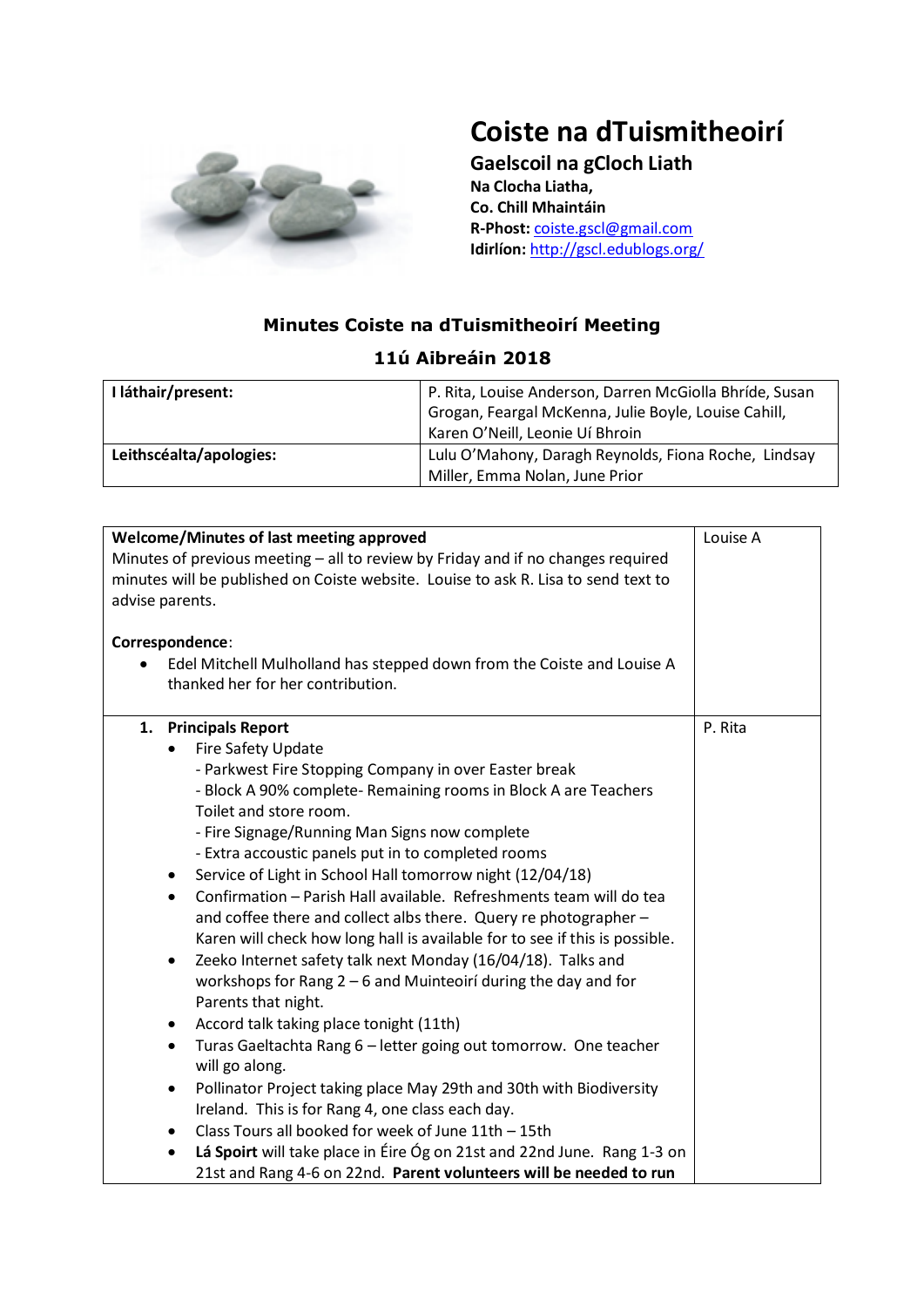|                    | stations etc on both days. Details TBC. Infant Sports Day will take<br>place the following week - possibly 25th but this is weather<br>dependant.<br>Gradudation/Gradam Rang 6 - 26th June. 5th Class Parents usually<br>provide refreshments for this - Karen/Refreshments Team will co-<br>ordinate.<br>Sports T-Shirts - School Warehouse will prepare sample and provide<br>٠<br>costing.<br>School Crest. P.Rita suggested reviewing the school crest to tie in with<br>$\bullet$<br>10 year Anniversary. Agreed that it would be good if our crest<br>reflected who we are/what we have achieved etc. P. Rita will discuss<br>with Múinteoirí and progress.<br>Charitable Status - P. Rita working on this.<br>$\bullet$ |           |
|--------------------|--------------------------------------------------------------------------------------------------------------------------------------------------------------------------------------------------------------------------------------------------------------------------------------------------------------------------------------------------------------------------------------------------------------------------------------------------------------------------------------------------------------------------------------------------------------------------------------------------------------------------------------------------------------------------------------------------------------------------------|-----------|
|                    | 2. Parents Representative on Board of Management Report                                                                                                                                                                                                                                                                                                                                                                                                                                                                                                                                                                                                                                                                        |           |
|                    | No update as Board meeting taking place next Tuesday 17th                                                                                                                                                                                                                                                                                                                                                                                                                                                                                                                                                                                                                                                                      |           |
|                    | 3. Treasurers Report<br>Starting to compile year end accounts. Louise C is coming to the<br>$\bullet$<br>end of her three year term so will need another Volunteer to take<br>over. Louise will prepare notes/handover for next person.<br>Anyone interested in volunteering for the role of Treasurer invited<br>to email coiste.gscl@gmail.com<br>Voluntary Contribution - Louise to organise sub meeeting with<br>$\bullet$<br>Dorothy (Treasurer, BofM) and Coiste members to discuss<br>Voluntary Contribution and Fundraiging Target for 2018/19<br>Louise C will advise budget for sacraments/refreshments to Karen                                                                                                     | Louise C. |
| 4.                 | <b>Communication with Parents</b>                                                                                                                                                                                                                                                                                                                                                                                                                                                                                                                                                                                                                                                                                              |           |
|                    | Merging Coiste website with main School website to be decided as<br>part of School Website review taking place this summer. On hold<br>for now.                                                                                                                                                                                                                                                                                                                                                                                                                                                                                                                                                                                | Louise    |
|                    | 5. Coiste Chairperson Update<br>Letter to Dept. Of Education agreed with slight alterations. Fearal<br>to update. Louise to distribute with EGM minutes with a call to<br>action for all parents.<br>NPC Training. Decision to proceed with scheduled training in June<br>٠<br>deferred to May meeting. Coiste members to decide whether<br>they will remain by next meeting which will inform decision.<br><b>Sub-Committee Updates</b>                                                                                                                                                                                                                                                                                       | Louise A  |
| <b>Fundraising</b> | Total raised to date $\epsilon$ 6685 - $\epsilon$ 9166 outstanding<br>Next Clothing Recycle collection next Tuesday 17th. Clothes to be<br>dropped off before 11am. Text reminder on Friday.<br>Non-uniform day to be scheduled for April/May. P. Rita agreed to look at<br>calender and advise suitable date. Lá Glas non-uniform day raised €550<br>Sponsored Walk talking place May 26th. FUNdraising team will walk route<br>on Friday to finalise. There will be raffle prizes for returned sponsor<br>cards/classes.<br>Blue Tokens concluded in Tesco. Amount allocated to us TBC.                                                                                                                                      | Susan     |